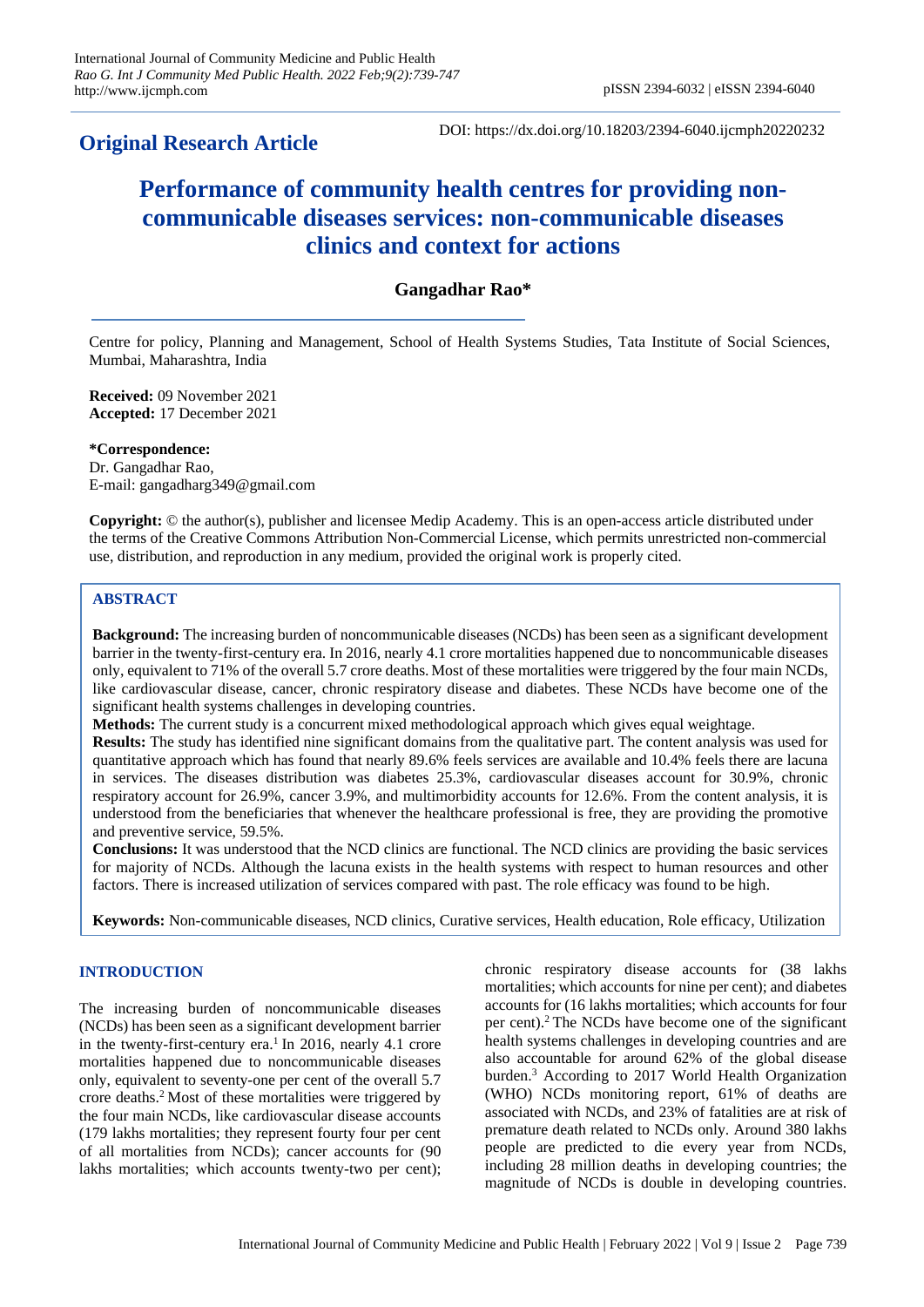Mortality from NCDs increased significantly from 86 lakhs to 109 lakhs in the region of southeast Asia.<sup>3</sup> The risk of NCDs has been seen as a vital issue on the global agenda for Health (WHO, 2014). These diseases pose a severe public health problem that challenges social and financial advancement and places enormous demands on health organizations and societal well-being around the globe, particularly in LMIC. Estimates display shows that by 2030 NCDs can lead to 75-85% of total global deaths. The primary reasons behind the rise of NCDs are the four big NCDs which are mentioned above.<sup>4</sup> The NCDs are significant reasons for increased mortality and morbidity in India, accounting for 60 per cent and, above all, mortalities. The incapacity in India will remain the same until there are measures to halt the progressions of the disease.<sup>5</sup> India has undergone a fundamental change concerning the transition in epidemiology in the last 25 years. The burden of untimely deaths and loss of good Health concerning NCDs has increased significantly. Even communicable diseases and other contagious infections continue to be very high in low and middle-income countries. The hassles present persistently very high, which is very unacceptable. Due to these prerequisites, the extent of the problems needs to differ drastically between the different populations and groups in India.<sup>6</sup> According to the ICMR state disease burden initiative, NCDs were accountable for about 6.0 million fatalities in 2016, representing 62% of this year's total mortality. The four NCDs mentioned above.<sup>6</sup>

#### *NCDs in Andhra Pradesh*

As in the rest of India, the epidemiological transition is underway in Andhra Pradesh (AP). Despite the implementation of the NPCDCS, data show that coverage of some of the critical interventions remains low.<sup>7</sup> The current prevalence of smoking and alcohol in AP was

8.15% and 4.93%, respectively, for both sexes.<sup>8</sup> Hypertension (HTN) is widespread in rural areas of AP. Sedentary lifestyles, obesity, and smoking are the changeable risk factors connected with an increased prevalence of HTN.<sup>9</sup> The number of women who have HTN and take medications is higher than that of men who have HTN and take medications.<sup>10</sup> Insufficient physical activity is the primary cause of increased NCDs in Andhra Pradesh.<sup>10</sup> A study by Avvaru indicates that the majority (76.3%) had a minimum of one risk factor. The amplified rate of hypertension in our study was 38.5%. The prevalence of at least one risk factor was significantly associated with the respondents' age, sex, education, and socioeconomic level.<sup>11</sup> The high prevalence of smoking is a public health problem and is 51.7% in our male population.<sup>12</sup>There is an increased number of behavioural risk factors, central obesity, overweight in many cases, and high blood pressure or hypertension in men with AP.<sup>13</sup>

#### *Objectives*

Objectives of the study include: to investigate the current situation of the provision of services at NCD clinics/community health centres for control prevention and management of NCDs; to explore perceptions of multiple stakeholders on the role efficacy community health centres; and to understand performance and the utilization of NCD clinics from the beneficiaries' perspectives.

## **METHODS**

In the present study, the scholar tries to comprehend the current situation of NCDs clinics for control prevention and management of NCDs. The researcher attempts to understand and interpret the responses from the study participants with the help of current mix-methods.



**Figure 1: Methodology.**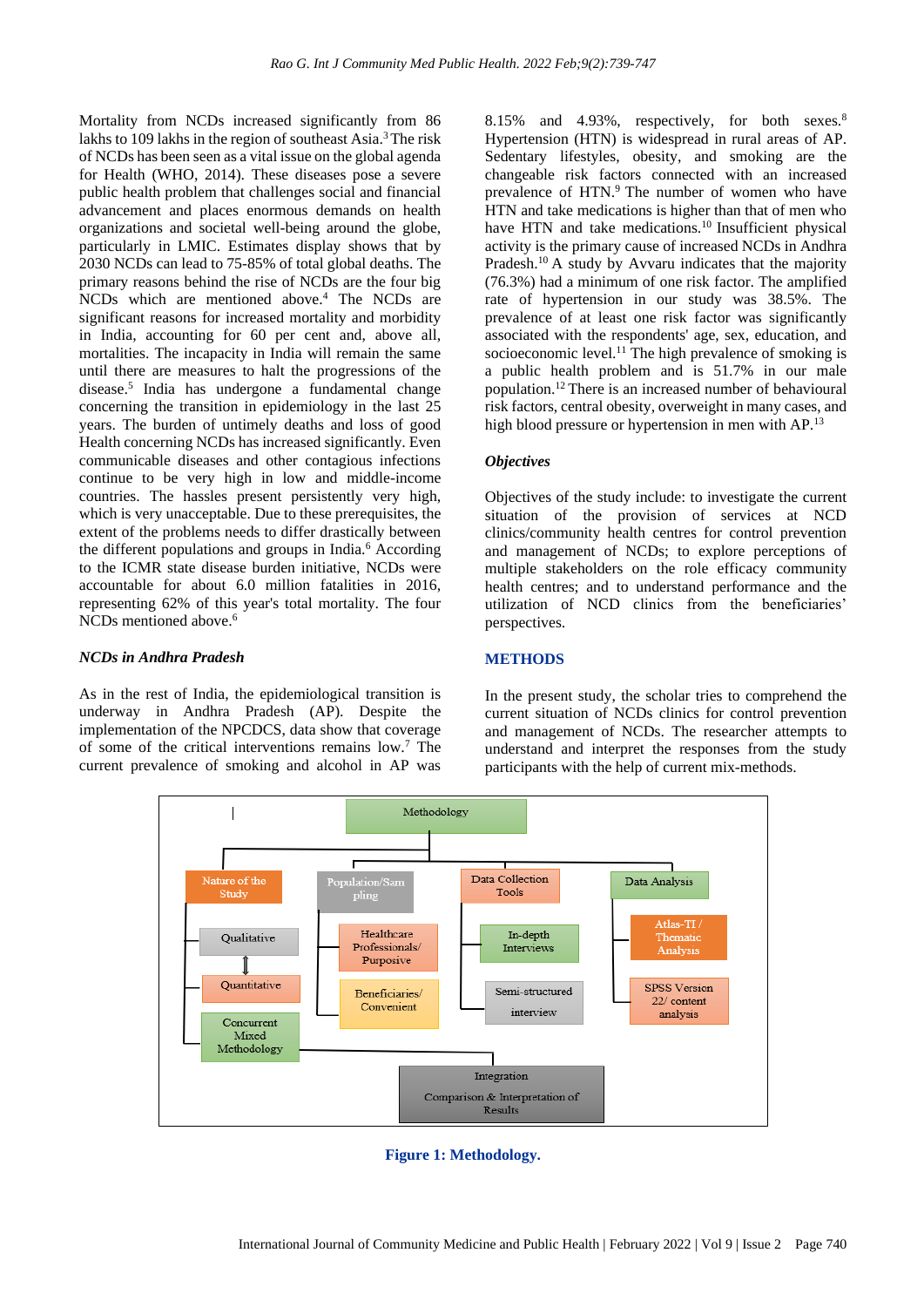#### *Study type*

The current study is a mixed methodological approach. Designed to meet the obejctives and research questions.

## *Research design*

The study has adopted concurrent mixed methods research design, i.e. qualitative and quantitative approaches. Considering the objectives, the study has given equal weight for the qualitative and quantitative parts.

#### *Study setting*

The study has been conducted in the state of AP at the community health centres. i.e. at the NCD clinics.

## *Study period*

The study has been conducted in AP from 2018-2020 on community health centres and NCD clinics for prevention, control and management of NCDs services.

#### *Sampling*

The sample for the present study is drawn from the entire state of AP, which has 13 districts. It has two major regions, Rayalaseema and Coastal Andhra. The AP state has 13 districts, 9 in the coastal region and 4 in the Rayalaseema area. In the present study, the researcher uses multi-stage sampling to classify the state's geographical regions and select the districts of the stage. Firstly, the geographical region of the state has been divided based on cluster sampling into three significant zones like the east, central, and west zones. Each cluster has a minimum of 5 NCD clinics. A random sample is used to select the NCD clinics from the district level into the study. The total sample is 126. In the current study, the data was collected till saturation was obtained.

#### *Exclusion and inclusion criteria*

#### *Inclusion criteria*

District program officers and DMHOs who are working under NCD cell and willing to provide written consent; district program coordinators who are working under NPCDCS and willing to participate and provide the written consent; data entry operators and finance cum logistic officers who wish to participate in the study; district officers who are working in NCD Cell and NCD Clinics for at least three months; healthcare professionals working at the CHCs with NCD clinics include a doctor, staff nurse, counsellors, ANM, MPHWs, health supervisors; those who are present at the time of data collection and willing to provide consent; data entry operators and finance cum logistic officers who are willing to participate in the study; district officers who are working in NCD cell and NCD clinics for at least three months; healthcare professionals

working at the CHCs with NCD clinics include a doctor, staff nurse, counsellors, ANM, MPHWs, health supervisors; those who are available at the time collecting data and wish to provide consent; beneficiaries of NCD clinics who are ready to provide consent and participate in the study; beneficiaries availing the services for at least one month (outpatient) from the NCD clinics at the CHCs; and inpatient beneficiaries of NCD clinics, at least from the last 15 days were included in the study.

#### *Exclusion criteria*

District program officers/DMHOs working under NPCDCS and NCD cell are unavailable and challenging to reach; district program coordinators who do not wish to participate and provide written consent; district DEO, logistic officers, and healthcare professionals working with NPCDCS for less than three months will be excluded from the study; healthcare professional who is not working with NPCDCS and NCD clinics at the CHCs; district officers and healthcare professionals who are not working with NCD clinics; beneficiaries who are not utilizing the services of NCD clinics at the CHCs; beneficiaries who are availing of the services for less than one month; and inpatient beneficiaries of NCD clinics less than 15 days of service utilization were omitted from the study.

## *Data analysis*

The study gives equal weight to qualitative and quantitative approaches. The qualitative data were analyzed in the same framework suggested by Braun and Clarke 2006. The audio-recorded interviews will be transcribed literally and translated into English. The transcripts of the transcribed interviews were analyzed using a thematic analysis recommended by Braun and Clarke.<sup>18</sup> The content analysis was helped by statistical package for the social sciences (SPSS) version 23 and Microsoft excel. Descriptive statistics and percentages were used to comprehend the service availability and utilization of NCD clinics and role efficacy. Traingulaton was used.

#### **RESULTS**

The study has identified nine significant domains from the qualitative part, and the results from the quantitative part of the study are triangulated. The domain healthcare service delivery in the study reflects some of the basic understanding of the current provision of the services and their service delivery at the NCD clinics. The participants at the implementation and leadership level perceptions were captured and analysed. The majority of the respondents have said that the essential secondary care services for noncommunicable diseases are available at the majority of the NCD clinics.

"The NCD clinics are providing all the important and basic services for noncommunicable diseases, and we have all the screening programs for diabetes, asthma,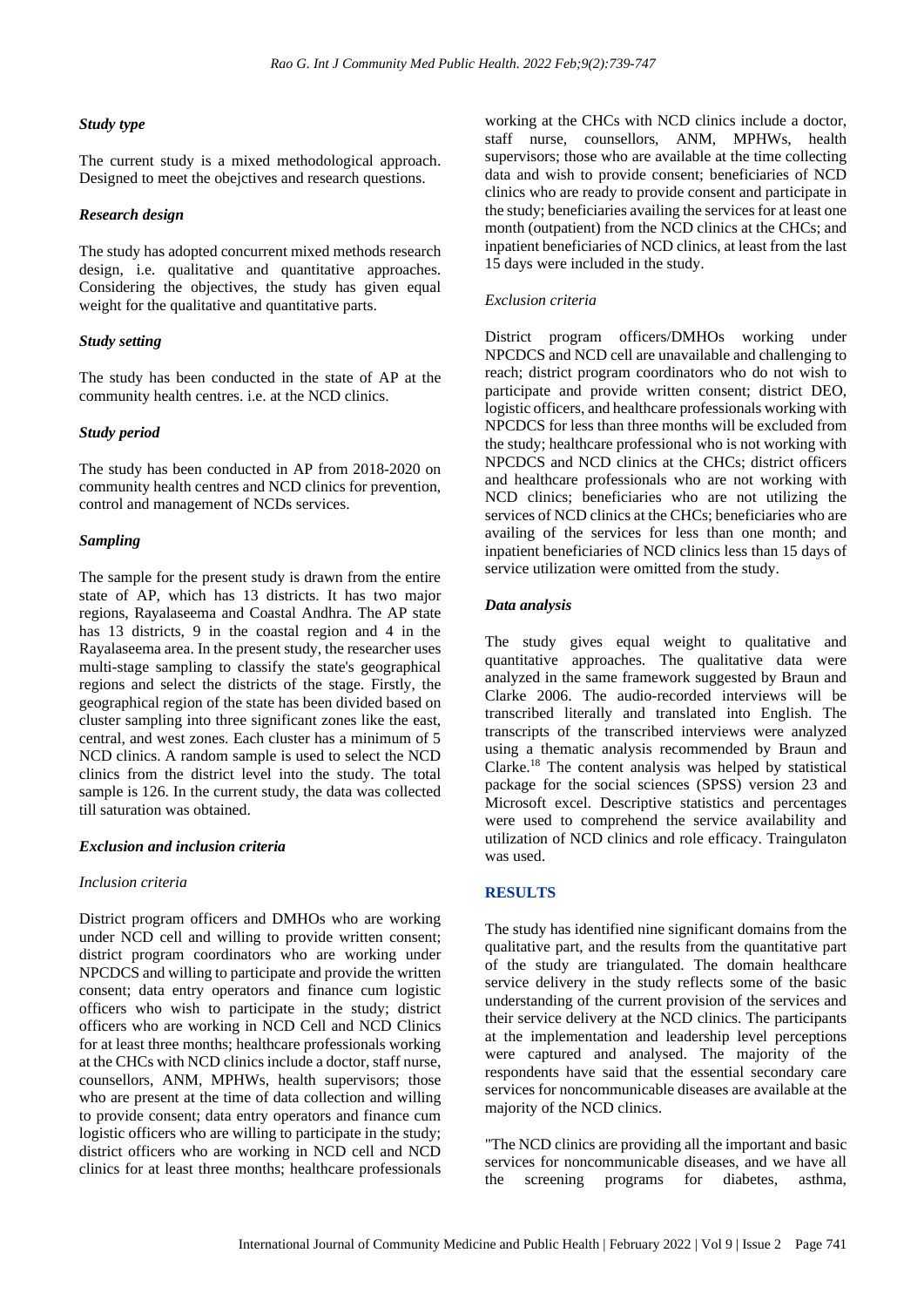cardiovascular diseases, hypertension, for chronic diseases such as cancer also. We have regular outpatient department (OPD) services where the medical officer and staff nurse provide early diagnosis and treatment services. We have all the curative services mostly" (leadership respondent 01).

The content analysis found that nearly 89.6% of the respondents have felt that the service are available for all the NCDs. The remaining 10.4% of the respondents stated that there is some major lacuna in service delivery.

The Table 1 shows the duration of the disease's condition with respect to the given gender. In males, the duration of the NCDs more than six months is seen in more than 45 respondents, and females are 51 respondents chronic in nature concerning NCDs at the NCD clinics. Many patients are regularly using the medications and treatments for NCDs at the clinics. The below table shows the disease patterns in the community.

## **Table 1: Showing the NCDs distribution among the populations.**

| <b>Type of NCD</b>                                    | N  | $\frac{0}{\sqrt{2}}$ |
|-------------------------------------------------------|----|----------------------|
| <b>Diabetes</b>                                       | 32 | 25.3                 |
| Cardiovascular (HTN, stroke)                          | 39 | 30.9                 |
| <b>Cancer</b>                                         | 5  | 3.9                  |
| <b>Chronic respiratory diseases</b><br>(asthma, COPD) | 34 | 269                  |
| <b>Multimorbidity</b>                                 | 16 | 12.6                 |

The distribution of the diseases is high among both males and females, with slight differences.<sup>20</sup> The domain preventive and promotive services are essential in controlling and managing NCDs at the NCD Clinics and community health centre level.

Table 2 clearly shows the burden of the NCDs in the communities. The cardiovascular diseases are the top cause of deaths and illnesses in the populations. They are distributed equally in both genders, with a slight difference. The female respondents are more affected by cardiovascular diseases than men. Diabetes is also seeming to be very high in both genders; the burden of diabetes is high among the populations as per the study.

"What I believe is that the NCD clinics are very useful in the prevention and control of noncommunicable diseases. Especially when it comes to the secondary care setting most of the services are centered around maternal and child health care services having an NCD clinics at this setting itself is a great idea in order to bring the NCDs under control, providing separate services and treating separately provides the great opportunity to understand the diseases burden in the community and helps to plan according to that. NCD clinics are very useful and very effective in the prevention and control of the diseases" (leadership level respondent 01).

The primary functions include early diagnosis through laboratory and clinical examinations at the clinics. Like testing the blood sugar levels, assessing lipid profiles, Xray, electrocardiography (ECG), Ultrasound, and others.

### **Table 2: Disease distribution in the respondents.**

| S.<br>no. | <b>Diseases</b>                                                | <b>Males</b> | <b>Females</b> |
|-----------|----------------------------------------------------------------|--------------|----------------|
|           | Cardiovascular diseases<br>(HTN, stroke, chest)<br>pain, etc.) | 18           | 23             |
| 2         | <b>Diabetes</b>                                                | 23           | 17             |
| 3         | Respiratory diseases<br>(asthma, COPD)                         |              | 12             |
|           | Cancer                                                         |              |                |
|           | Comorbidity (HTN,<br>DM, Asthma, COPD)                         |              |                |

## **Table 3: Level of satisfaction and role efficacy of NCD clinics.**

|                                 | <b>Role efficacy of NCD clinics</b> |              |                             |              |  |  |
|---------------------------------|-------------------------------------|--------------|-----------------------------|--------------|--|--|
| <b>Level of</b><br>satisfaction | <b>Better</b>                       | Very<br>good | <b>Useful for</b><br>people | <b>Total</b> |  |  |
| <b>Satisfied</b>                |                                     | 19           | 34                          | 62           |  |  |
| <b>Not satisfied</b>            |                                     |              | 30                          | 39           |  |  |
| <b>Neutral</b>                  |                                     |              | 17                          | 25           |  |  |
| <b>Total</b>                    | 15                                  |              |                             | 126          |  |  |

"The NCD clinics are providing all the basic curative services for all the NCD patients, and the NCD clinics are providing the basic screening services daily for all the people above 30 years, we are providing the screening programs for all the people for both males and females, all the medications and tests are available within the community health centres. Only urgent cases are being referred to as the higher level of health facilities. All services are available within the NCD clinics" (medical officer 08).

At the NCD clinics, one medical officer, or one medical officer assisted with two staff nurses for providing related care and services one counselor, one data entry operator for maintaining the data should be available under NPCDCS program.

Primordial prevention is very useful and essential; they are feasible in all the setting.<sup>14</sup> Health promotion is a very important aspect that will result in behavioral changes in the populations in positive results.<sup>15</sup> The preventive actions mostly depend on the leadership level, and government policies and programs like increasing ta on tobacco sales framing proper rules and regulations of tobacco. Having adequate health education is also equally important in the promotion of healthy diets, all these aspects mostly related to the governments. Health education and health promotion can be done by all healthcare professionals.<sup>16</sup> Many studies have already confirmed that targeted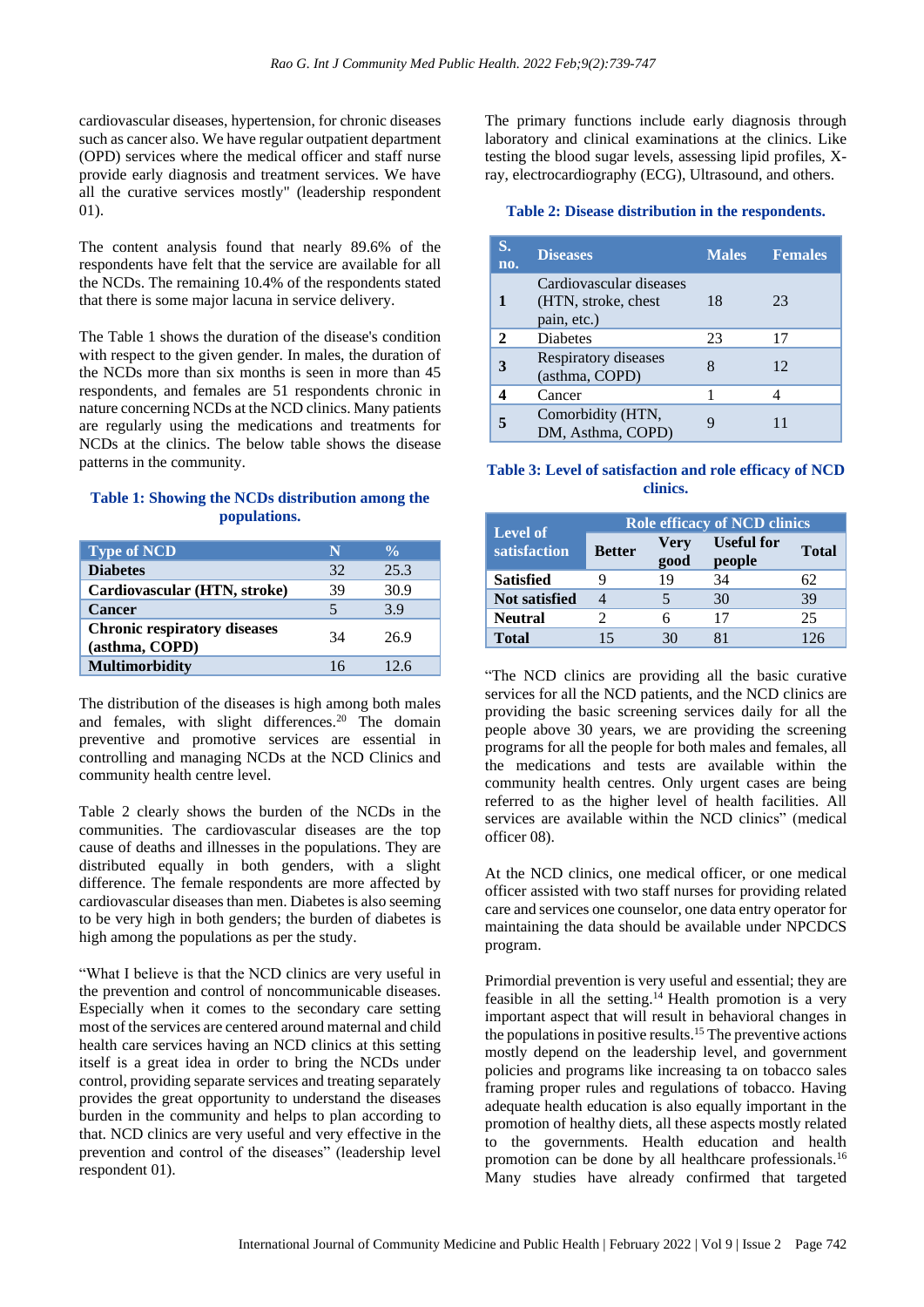prevention and promotion measures reduce the burden of growing NCDs.<sup>17</sup>

"Health education regularly provided to all the patients, along with some preventive and promotive services, whenever we have time myself, and staff nurses are also providing the health education to the patients" (medical officer 011). "As a medical officer, I have to provide the treatment services at the OPDs, and I also have to provide the health education, preventive and promotive services since they are also part of the treatment process. We don't have any health education and counsellor posts for providing the service more efficiently, and we wish they should be" (medical officer 09).

At the leadership level, people are aware that there is inadequate staff for providing the services. Training and skill development programs are increasingly important for healthcare systems. Such training is beneficial for employees, refining their skills and positively influencing healthcare services' quality.<sup>21</sup> The domain health service coverage helps to understand the extent of the services reaching.<sup>22</sup> This highlights the need for further care, and we can identify the needy people for providing the services.

"The service coverage is also very good as of now, and we see there is a gradual increase in the service coverage at the NCD clinics. There is maximum utilization of our services for patients from different parts of the village every day. Most people are availing the service for noncommunicable diseases; the coverage is also much better now" (medical officer 13).

The NCDs distribution in populations is high. From the quantitative results from the beneficiaries, is it understood that the opportunistic screenings are provided for most of the beneficiaries, which accounts for 74% of beneficiaries the remaining stated that they were not screened or they said the screenings are not available for beneficiaries until unless they go and ask for NCDs screening for comorbidities, which accounts for 26%.

The beneficiaries said 98% of the NCD clinics do not have any counselling services when it comes to counselling services. The beneficiaries also said there were no homebased care services for NCDs at the NCD clinics. The domain quality of the services and medications and lab services at the NCD clinics must be understood as the NCDs burden increases daily. The beneficiaries are also not satisfied with the quality of the medications mostly. Many have complained regarding the poor quality of the medicines mostly, diabetic, asthma, and chronic respiratory patients have complained. In the study, nearly 40.4% of the respondents have said the NCD clinics do not have essential newer drugs to treat NCDs.<sup>23</sup> The old medicines are not sufficient. There is a requirement for upgradation of the services and primary medications supply, including the new drugs. Nearly 87% of the respondent says all the essential services are available up to some

level. Most of the respondents feel the lab reports are given late, which accounts for 21.4%, other respondents feel the lab services are poor, which accounts for 11.9%, and some other respondents feel no advanced equipment is present, which accounts for 16.6%.

The NCD clinics provide good services because of that, and we can see many patients daily at the NCD clinics. The beneficiaries of the study say the NCD clinics are very useful for the people; nearly 64.2% of the respondents have said that. Other respondents have felt the NCD clinics are suitable for people suffering from NCDs; they felt the services are much better now, accounting for 35.8%. The domain health workforce is the cornerstone of public health systems.

"We don't have sufficient staff, one staff nurse, one logistic officer, and one is deficient. According to the NPCDCS guidelines, we don't have sufficient staff, and we have only medical officers and staff nurses providing all the services. We don't have counsellors and health educators. Also, when we have sufficient staff, we can provide a better quality of services for the people; having limited staff and providing quality care is hard. The same thing is happening at the NCD clinics and CHCs also mostly" (medical officer 15).

Some respondents feel there is insufficient delivery of services, which accounts for nearly 24.6%. Some beneficiaries feel the NCD clinics have adequate staff for providing the services, which accounts for  $16.6\%$ .<sup>24</sup> Other respondents felt the staff is insufficient for providing the services nearly 46% of the respondents felt. Some respondents also felt the existing team is providing better services now, accounting for 5.5%. The barriers identified by the beneficiaries of the health systems, which account for 40.4%. There are long waiting hours and overcrowding, lack of chairs, halls for waiting, drinking water, and sanitation are some of the other barriers which account for 22.2%.<sup>25</sup> The lack of sufficient time for consultation is also a significant barrier from the beneficiaries' point of view, accounting for 15.8%. The availability of services accounts for nearly 14.2%. Other facilitators being free of cost services, which accounts for 38%. Higher private care costs and separate NCD services account for 25.3% and 22.2%.

The Chi-square test for independence was conducted to assess the association or relation between the beneficiary's level of satisfaction and service utilization with NCD clinics and the predictor variables.

$$
X^2 = \Sigma \frac{(O - E)^2}{E}
$$

Specifically, the predictors of type of aliment, type of services utilized, barriers faced, role efficacy of health professional, role efficacy of NCD clinics, and facilitators were assessed. The calculate Chi-square was 53.56522. Chi-square statistic was computed as the measure of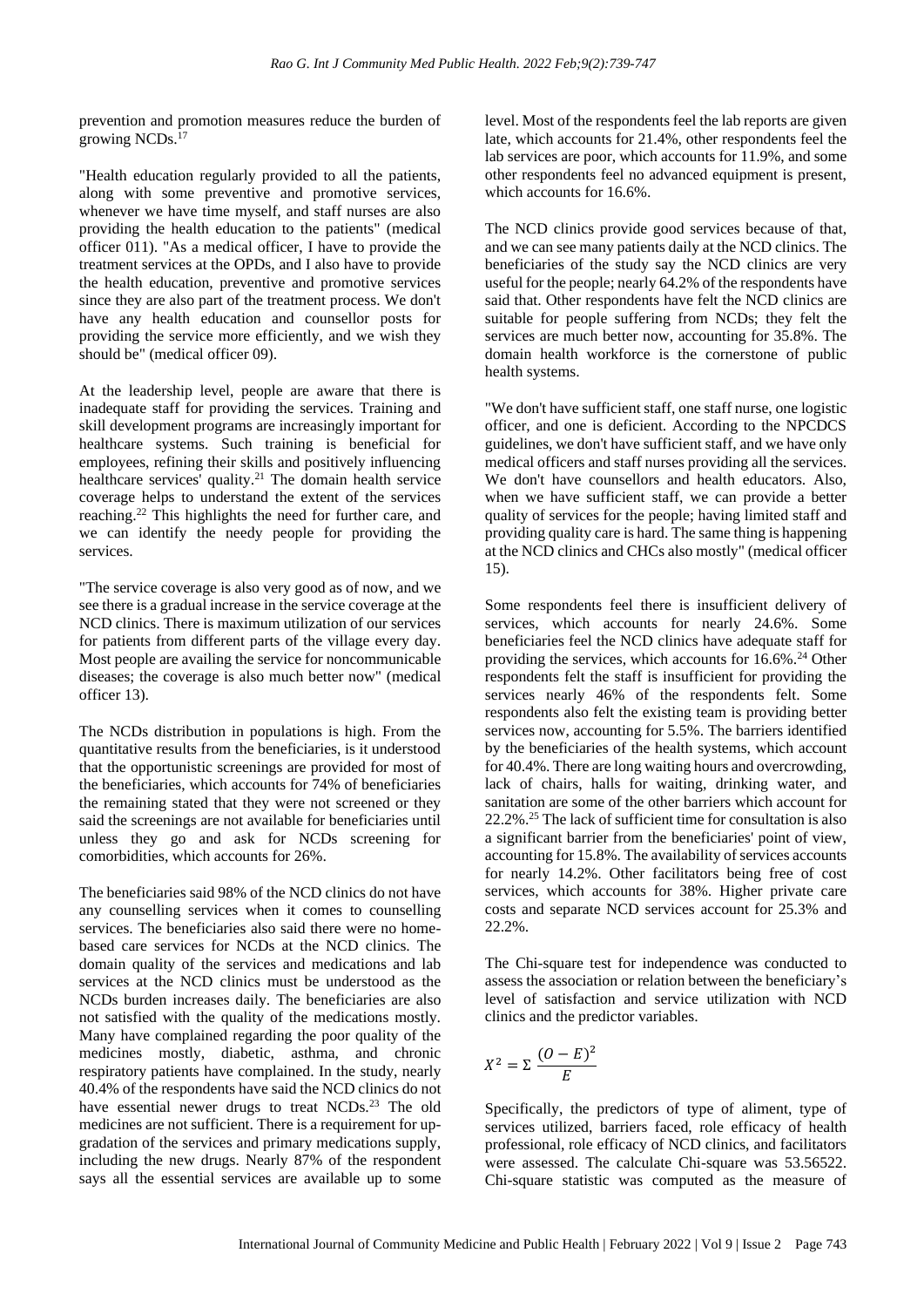association, degrees of freedom were calculated, and the significance of the association was tested at  $\alpha$  set at 0.05. The calculated chi-square values were compared against the chi-square critical values to identify the significance. Two variables were identified to be significant with the beneficiary's level of satisfaction with NCD clinics. Specifically, the type or variety of services utilized by the beneficiaries (n=126,  $\chi^2$ =53.56, df=4; p $\leq$ 0.05) and the barriers (n=126,  $\chi^2$ =324.0069, df=6; p≤0.05) faced by them were significantly related or associated with their level of satisfaction.

Cramer's V was computed as the measure of the strength of association for the observed significant associations. The formula used is given below.

$$
V = \sqrt{\frac{\chi^2}{N \cdot \min(r-1, c-1)}}
$$

The predictor variable type of services utilized had a moderate association with beneficiary satisfaction with NCD clinics (V=0.425,  $p \le 0.05$ ). The barriers faced by the beneficiaries had a very strong association with their level of satisfaction with NCD clinics (V=1.13,  $p \le 0.05$ ).

The Chi-square test of independence was conducted to assess the association between the beneficiary's with NCD clinics and the predictor variables.

$$
X^2 = \Sigma \frac{(O - E)^2}{E}
$$

Specifically, the predictors of type of aliment, type of services utilized, barriers faced, role efficacy of health professional, role efficacy of NCD clinics, and facilitators were assessed. Chi-square statistic was computed as the measure of association, degrees of freedom were calculated, and the significance of the association was tested at  $\alpha$  set at 0.05. The calculated Chi-square values were compared against the chi-square critical values to identify the significance. All the variables are not significant with predictor variables like medical and lab facilities and infrastructure and supportive service, health workforce with NCD clinics. All the Chi-square values are more than 0.5 significance when calculated with the degrees of the freedom of the respective variables.

#### **Table 4: Predictor variables and level of satisfaction.**

| S.                      | <b>Level of satisfaction</b>             |                     |                            |         |                                  |
|-------------------------|------------------------------------------|---------------------|----------------------------|---------|----------------------------------|
| no.                     | <b>Predicator variable</b>               | Chi-square<br>value | Degrees of<br>freedom (DF) | P value | Chi-square<br>distribution range |
|                         | Type of ailment                          | 9.18968             |                            | >0.05   | $0.50 - 0.25$                    |
| 2                       | Type of services utilized                | 53.56522            |                            | < 0.05  | < 0.01                           |
|                         | <b>Barriers</b>                          | 324.0069            | 6                          | < 0.05  | < 0.01                           |
| $\overline{\mathbf{4}}$ | Role efficacy of healthcare professional | 0.791562            |                            | >0.05   | $0.95 - 0.50$                    |
| 5                       | Role efficacy of NCD clinics             | 5.842736            |                            | >0.05   | $0.75 - 0.50$                    |
|                         | <b>Facilitators</b>                      | 2.855522            |                            | >0.05   | $0.50 - 0.10$                    |



**Figure 2: Health promotion mechanism.**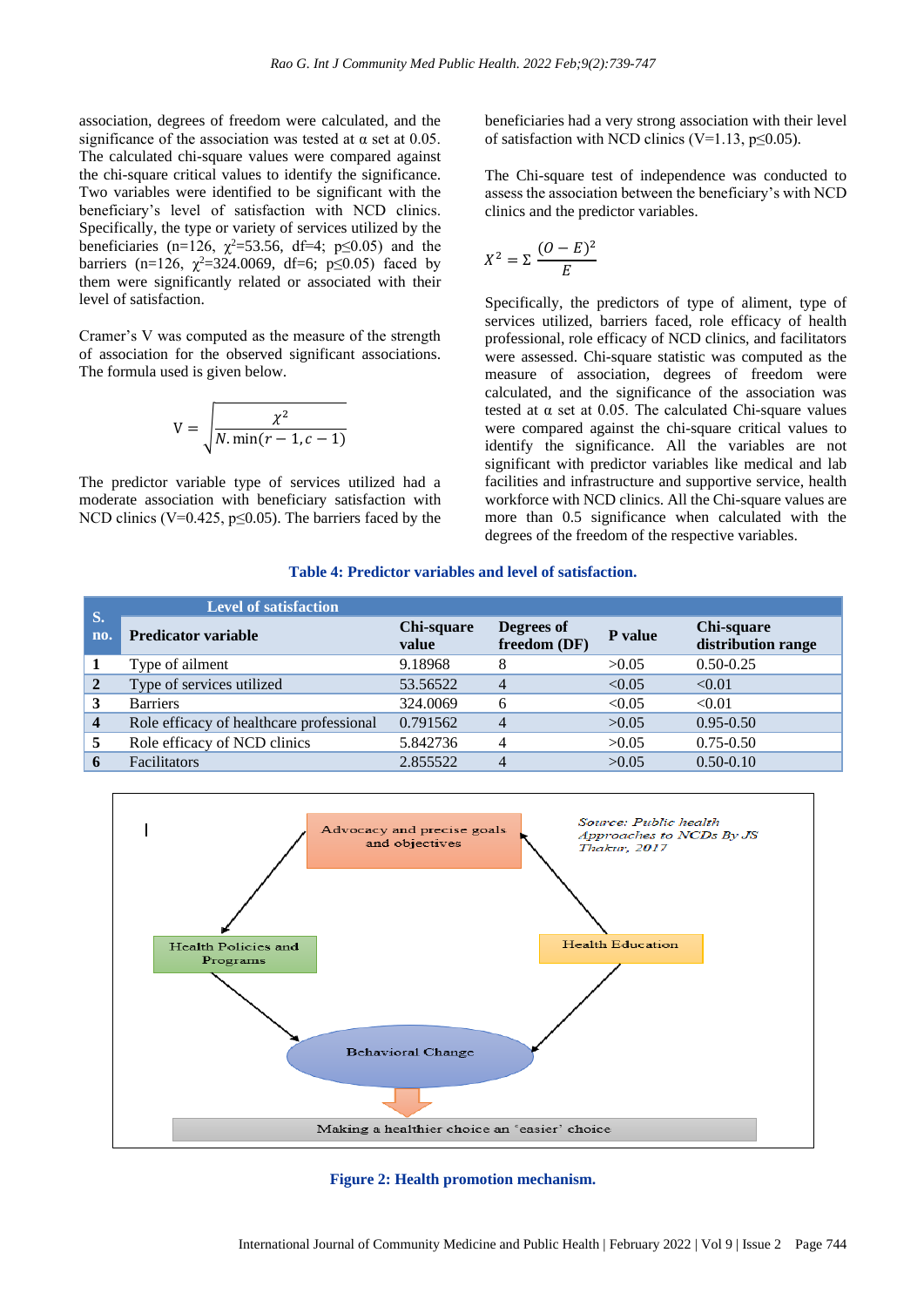

**Figure 3: Effectiveness of NCD clinics.**

|  | Table 5: Predictor variables and role efficacy of NCD clinics. |  |  |
|--|----------------------------------------------------------------|--|--|
|  |                                                                |  |  |

| <b>S. no.</b> | <b>Role efficacy of NCD clinics</b>    |                  |                         |                |  |  |  |
|---------------|----------------------------------------|------------------|-------------------------|----------------|--|--|--|
|               | <b>Predicator variable</b>             | Chi-square value | Degrees of freedom (DF) | <b>P</b> value |  |  |  |
|               | Medical and lab facilities             | 1.440184         |                         | >0.05          |  |  |  |
|               | Infrastructure and supportive services | 1.123205         |                         | >0.05          |  |  |  |
|               | Health work force                      | 3.836488         |                         | >0.05          |  |  |  |

## **DISCUSSION**

#### *Limitations*

The main limitation of the study was, it has limited to the sampled NCD clinics only. Other remaining NCD clinics out of the sampling frame was not included due to the limitations of the sampling size and sampling procedure, and time constraints. Due to which those NCD clinics are not included, and other districts in the state were left out.

The other restriction or limitations of the study were in the inclusion and exclusion of the study beneficiaries as the research was strict with the criteria of legibility. Most of the beneficiaries were not included in the study due to the exclusion and inclusion criteria limitations. The current study has a limitation of sampling the beneficiaries and healthcare professionals.

In the current study, it was challenging to get permission from the state-level leadership. It was really a challenging task to convince them to participate in the state. However, the researcher was successful in some cases but could not get interviews from some of the relevant respondents due to their busy schedules; it is one of the significant limitations of the study.

Though other negligible unescapable limitations exist, the current study was designed out so that the majority of the identified limitations have compromised to some extent possible, so there is no need to compromise the quality of the data.

#### **CONCLUSION**

From the study, it was understood that the NCD clinics are functional in the AP state. The NCD clinics have located within the designated community health centres for providing separate services for the NCDs. The NCD clinics are providing essential curative treatment services for most of the NCDs. Most of the care provided in the NCD clinics has centred around curative treatment only merely. There is little or very little importance to the preventive and promotive service due to lack of sufficient staff for providing the services and lack of other resources for providing the services for NCDs. The current provision of the services and treatments is far better compared with the past. The results show a lot of people are availing of the services from the NCD clinics. People are coming from long distances to avail themselves of the services from the NCDs clinics. The utilization aspects of the NCD clinics are also good.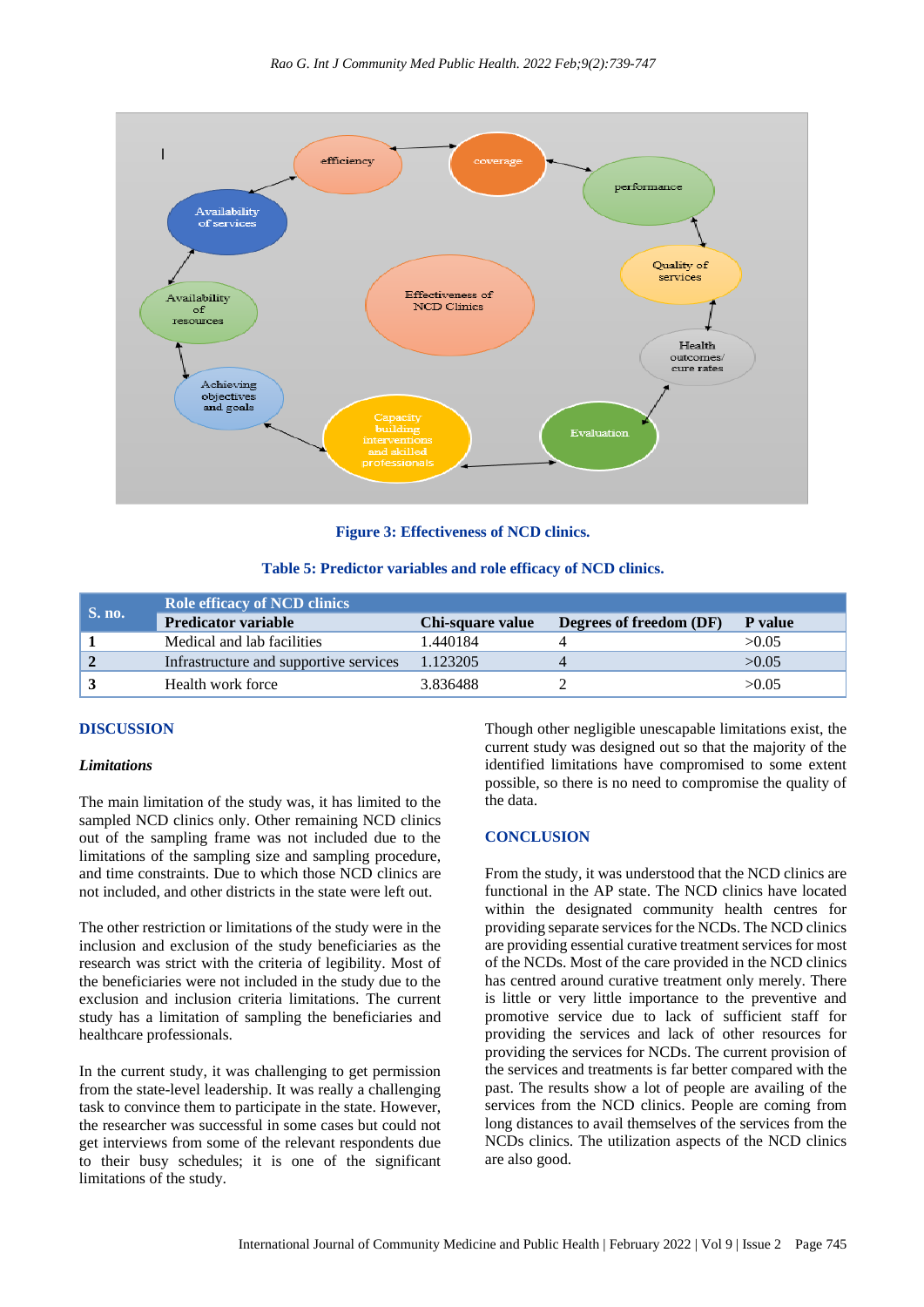*Funding: No funding sources Conflict of interest: None declared Ethical approval: The study was approved by the Institutional Ethics Committee*

## **REFERENCES**

- 1. Clarke V, Braun V. Teaching thematic analysis: Overcoming challenges and developing strategies for effective learning. The psychologist. 2013;26(2).
- 2. World Health Organization. WHO global coordination mechanism on the prevention and control of noncommunicable diseases: final report: WHO GCM/NCD working group on the alignment of international cooperation with national NCD plans (Working group 3.2, 2016–2017). In WHO global coordination mechanism on the prevention and control of noncommunicable diseases: final report: WHO GCM/NCD working group on the alignment of international cooperation with national NCD plans (Working group 3.2, 2016–2017). 2018. Available at: https://apps.who.int/iris/handle/10665/312273. Accessed on 15 September 2021.
- 3. Ainapure K, Kumar S, Pattanshetty S. A study on implementation of national programme for prevention and control of cancer, diabetes, cardiovascular diseases and stroke in Udupi district, Karnataka. Int J Comm Med Public Health. 2018;5(6):2384-7.
- 4. Rath S, Tariq M, Mushoriwa F, Chigumete T, Morobi T, Srinivas S. Economics of Non-Communicable Diseases: Case Study of South Africa and India. Indian J Pharm Pract. 2015;8(3):91.
- 5. Sinha R, Pati S. Addressing the escalating burden of chronic diseases in India: need for strengthening primary care. J Fam Med Prim Care. 2017;6(4):701.
- 6. ICMR PI, PHFI I. India: health of the nation's states: the india state-level disease burden initiative. New Delhi, India. 2017. Available at: https://phfi.org/thework/research/the-india-state-level-disease-burdeninitiative/. Accessedon 15 September 2021.
- 7. Seshadri SR, Hebbare V. A Benefit-Cost Analysis of Screening and Treatment for Noncommunicable Diseases: the case for Andhra Pradesh. India Consensus Project. 2018.
- 8. Gujjarlapudi C, Prabakaran J, Dulipala P, Rao J. Risk factors for Non Communicable Diseases among people aged above 30 years in an urban slum of Guntur city-A cross sectional Study. National J Res in Community Med. 2016;5(4):288-93.
- 9. Ponnaganti SC, Undavalli VK, Sayyad AP, Narni H, Muthe AM. Prevalence of hypertension and its associated risk factors in the rural field practice area of a tertiary care teaching hospital of Coastal Andhra Pradesh. Int J Res Med Sci. 2018;6(5):1747-51.
- 10. National Institute of Medical Statistics (ICMR). 2009. IDSP Non-Communicable Disease Risk Factors Survey, Phase-I States of India, 2007-08. Available at: https://www.google.com/url?sa=t&rct= j&q=&esrc=s&source=web&cd=&cad=rja&uact=8

&ved=2ahUKEwj1luLz5sT1AhXsSWwGHQSnDT YQFnoECAsQAQ&url=https%3A%2F%2Fwww.w ho.int%2Fncds%2Fsurveillance%2Fsteps%2F2007\_ STEPS\_Report\_India\_7States.pdf&usg=AOvVaw0 FsW0y4gvIOPJ2tjLswV-Q. Accessed on 15 September 2021.

- 11. Bodhare TN, Venkatesh K, Bele S, Kashiram G, Devi S, Vivekanand A. Behavioural risk factors for Noncommunicable disease among rural adults in Andra Pradesh. Natl J Community Med. 2013;4(3):439-42.
- 12. Avvaru K, Vanka S. Assessment of risk factors for non comminicable diseases in an urban area of Visakhapatnam, Andhra Pradesh. Int J Res Med. 2014;3(2);16-8.
- 13. Udayar SE, Sampath S, Arun D, Sravan S. Epidemiological study of cardiovascular risk factors among public transport drivers in rural area of Chittoor district of Andhra Pradesh. 2015;2(4).
- 14. Reddy KS. Primordial prevention of coronary heart disease in India: challenges and opportunities. Preventive medicine. 1999;29(6):119-23.
- 15. Arena R, Guazzi M, Lianov L, Whitsel L, Berra K, Lavie CJ, Kaminsky L, Williams M, Hivert MF, Cherie Franklin N, Myers J. Healthy lifestyle interventions to combat noncommunicable disease a novel nonhierarchical connectivity model for key stakeholders: a policy statement from the American Heart Association, European Society of Cardiology, European Association for Cardiovascular Prevention and Rehabilitation, and American College of Preventive Medicine. European heart journal. 2015 Aug 14;36(31):2097-109.
- 16. Reddy KS. Prevention and contrl of non-Communicable diseases: Status and strategies. Working paper. 2003.
- 17. Nikolic IA, Stanciole AE, Zaydman M. Chronic emergency: why NCDs matter. 2011. Available at: https://openknowledge.worldbank.org/handle/10986 /13591. Accessed on 15 September 2021.
- 18. Nowell LS, Norris JM, White DE, Moules NJ. Thematic analysis: Striving to meet the trustworthiness criteria. International journal of qualitative methods. 2017;16(1):1609406917733 847.
- 19. Noble H, Smith J. Issues of validity and reliability in qualitative research. Evidence-based nursing. 2015;18(2):34-5.
- 20. Nethan S, Sinha D, Mehrotra R. Non communicable disease risk factors and their trends in India. Asian Pacific journal of cancer prevention: APJCP. 2017;18(7):2005.
- 21. Omran AR. The epidemiologic transition theory revisited thirty years later. World health statistics quarterly. 1998;53(2-4):99-119.
- 22. Pakhare A, Kumar S, Goyal S, Joshi R. Assessment of primary care facilities for cardiovascular disease preparedness in Madhya Pradesh, India. BMC Health Services Res. 2015;15(1):1-8.